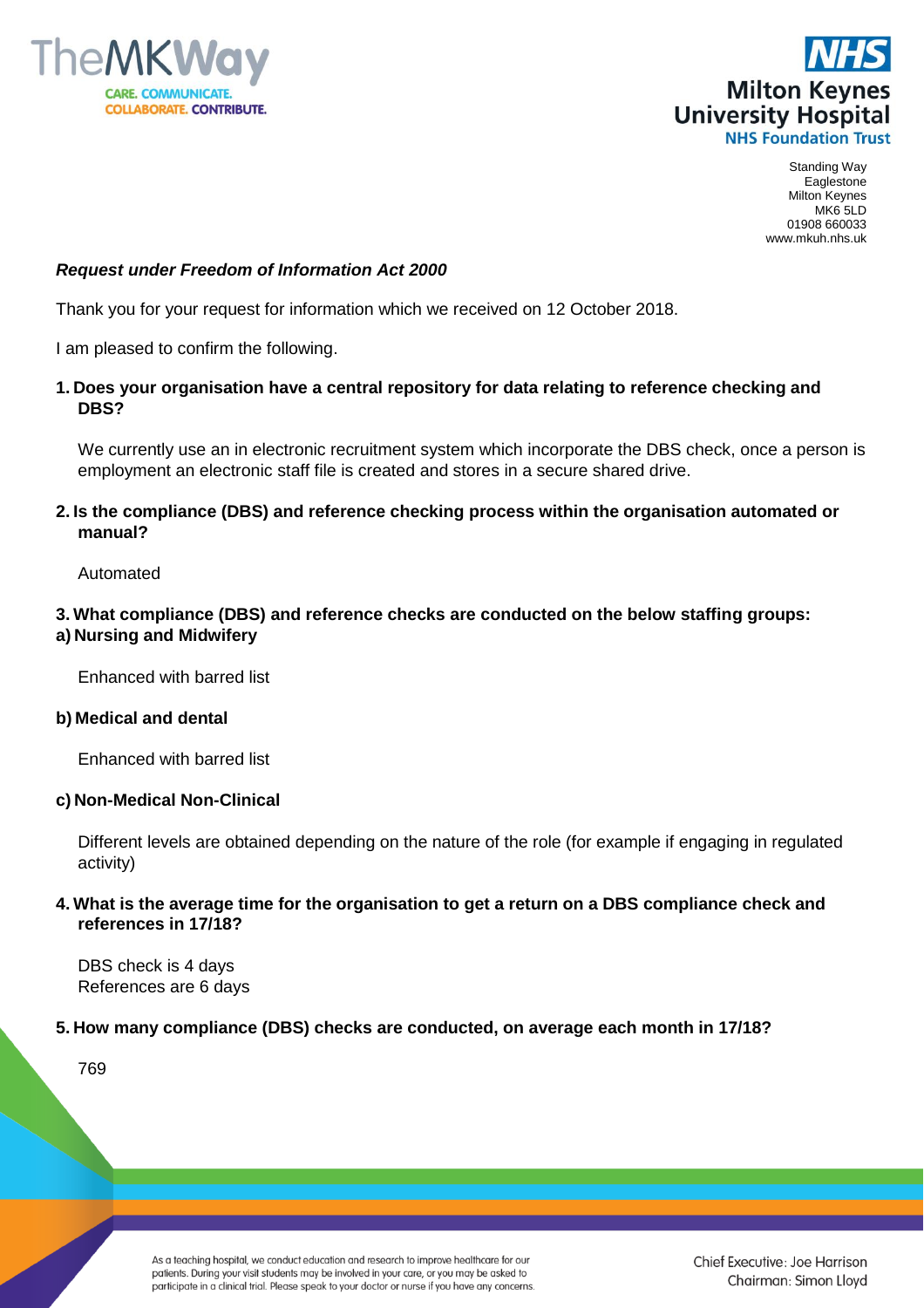#### **6. How many staff on average, are involved in compliance and reference checking process in 17/18?**

All staff contribute as part of standard checks

**7. How many hours per month, on average are spent on compliance (DBS) and reference checking in 17/18?** 

584 hours

**8. Does your organisation currently have a third-party provider for compliance (DBS) and reference checking?**

Yes

## **a) If yes, please list the supplier(s)**

TRAC systems limited & Atlantic Data

**b) What were the costs associated with compliance (DBS) and reference checking to the organisation in 2017/18?**

£22,066

#### **c) Contract Start Date**

Yearly rolling contract

#### **d) Contract End Date**

Yearly rolling contract

#### **e) Did you use a framework to procure their services?**

Yes

# **f) If yes, what framework did you procure them through?**

## Crown Commercial Services

You are advised that this information is provided in accordance with the Freedom of Information Act 2000 and is for your personal use. Any re-use of this information will be subject to copyright and the Re-Use of Public Sector Information Regulations (1st July 05) and authorisation from Milton Keynes Hospital NHS Foundation Trust will be required. In the event of any re-use, the information must be reproduced accurately and not used in a misleading manner.

If you are unhappy with the information received in response to this request, please address your complaint to the Patient Affairs Office at Milton Keynes Hospital NHS Foundation Trust, Standing Way, Eaglestone, Milton Keynes MK6 5LD. If, after exhausting our internal process, you are still unhappy with the information